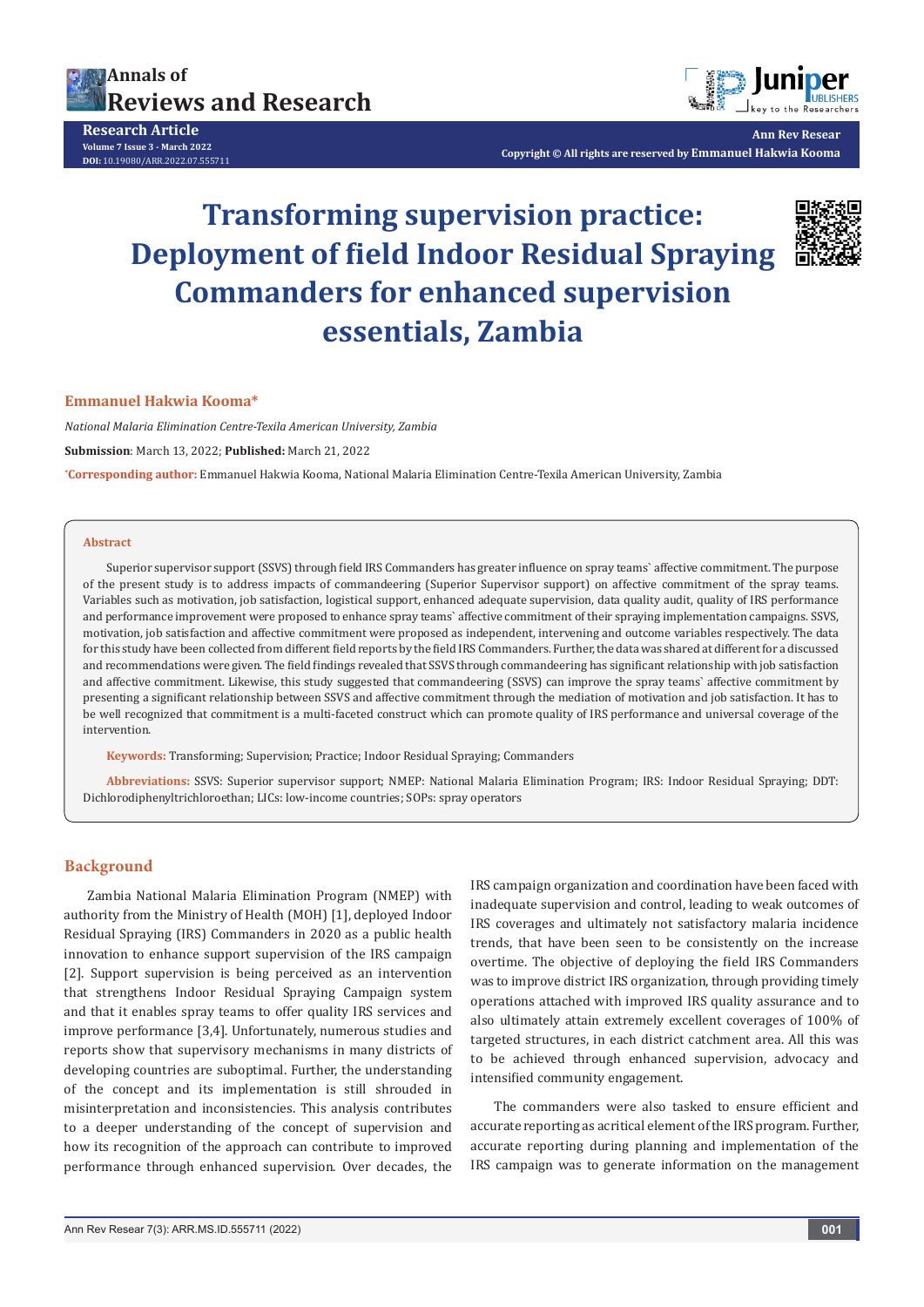effectiveness and performance in terms of coverage and impact. This study and many others offered partial insight into some of the behaviors that supervisors exhibit that positively or negatively influence supervisees; however, few were methodologically sound investigations/findings, and most of them were conducted over a decade ago [5]. Recently, a few researchers have qualitatively examined primarily effective supervisors' interventions or supervisory events. Jacobsen and Tanggaard9, investigated supervision experiences of good and bad supervisory events. Their findings indicated that beginning supervisees found the supervisor guidance and support helpful; however, there were large individual differences with respect to what supervisees found unhelpful.

#### **Methods/Materials**

In the selection of the IRS field Commanders, we looked at the requirements for a successful supervisor who requires a combination of talents, interests, experience as an IRS Master trainer, knowledgeable and being an Environmental Health Office/ Environment Health Technologist, working for the government or partner organizations and with personality characteristics: leadership, judgement and reasoning, interpersonal skills, ability to plan and organize, tolerance to pressure, communication, interest in motivating/coaching others, initiative and results orientation. Each Commander was given a job purpose to follow that determined the rate of performance at the end of the campaign. The job purpose performance thereafter has been described in more details in the discussion section. We carefully pre-screened the IRS Field Commanders selection and weeded out in advance some unsatisfactory Master Trainers to be Commanders. The selection criteria also balanced the gender requirements. After thorough selection, the officers were taken through capacity building on the broad objectives, key result areas, main duties, expected accomplishment, indicators of achievements and main activities/approaches.

The selection relied upon past experience of our candidates on how well they can continue doing the same job including their performance where they operate in the provinces. The Commanders were paired in two and deployed in selected districts in the provinces with high incidence of malaria. It took unbiased professional skills to judge whether the selected Commander can step into higher responsibilities of being super supervisor under great pressures. The right supervisors have always been more productive leaders. So, productivity of the IRS teams who together work with the IRS field commanders remain almost always improved for quality of IRS performance. What`s more, good leadership promotes higher morale and as morale rises, union grievances usually drop.

## **Major Findings**

From the support supervision provided by the IRS commanders, key findings emerge frequent pumps breakdown, inadequate IRS supplies and logistics such as pumps, personal protective equipment, first aid and spill kits. Most of the personal protective equipment were insufficient and non-durable for spray operators in the monitored districts. As per IRS standards and recommendations by WHO, each Spray operator must have two pairs of overalls. The PPEs must be durable to withstand the heavyduty activities being conducted by the IRS teams more especially the SOPs. So, boots, goggles and respirators were equally not adequate and durable. Dichlorodiphenyltrichloroethane (DDT) distributed in the districts was found to be about to expire in June,2021 and the total to expire was about5,800 plus sachets [6]. The services provided for the Community-Based IRS Delivery Model equally did not match with the cost and needs for the model in all the districts monitored. The IRS operations at the depots were not satisfactory such as pump cleansing and clearing of the Wash Bays. Most of these IRS depots were not in an improved state of rehabilitation including the IRS storage facilities were found not to meet the standards; inadequate space for storing chemicals, poor ventilation in the stores, lack of bathing facilities for SOPs. This suggests that there is a need to consider building or relocating these facilities to other suitable locations.

The findings hint that DDT operating procedures were also not followed such as returned diluted chemicals not used as a "refill" the following day. Inadequate supervision of SOPs was noted, for example in cleaning pumps after field work, house preparation and spraying techniques. This points out to the need to provide central training of all supervisors in each province and more need for enhanced supervision. This is an important finding in the understanding that there are possible risks that are high for DDT during delivery transportation of it to service delivery areas such as accidents, damages, spillage from the shipment and delivery. In addition, the same also goes to storage facilities that have similar propensity of facing thefts, accidents, damages/spillage from transportation. This risk factor at this stage is very high. The present study confirmed the finding about environmental health and safety: land/soil, water, air contamination equally in terms of spillage/accident, theft of DDT sachets for agricultural purposes which has been considered on as very high risk. further, this also applies to spray operator's exposure to powder/solution including annual exposure and waste disposal. Another promising finding was that in some districts, there was a delay in timing of spray operations; the spraying campaign with the use of DDT was done in the rainy season which has been described as unfortunate and very risky, compromising the safety of the environment and the population being served. Our results demonstrated that the DDT monitored districts must use DDT under strict control and must be safe guarded for use only for the intended purposes according to a World Health Organization (WHO) position statement on IRS [7].

Using DDT in any other way would have important consequences, such as the contamination of food, poisoning animals, and agricultural products, including export goods with a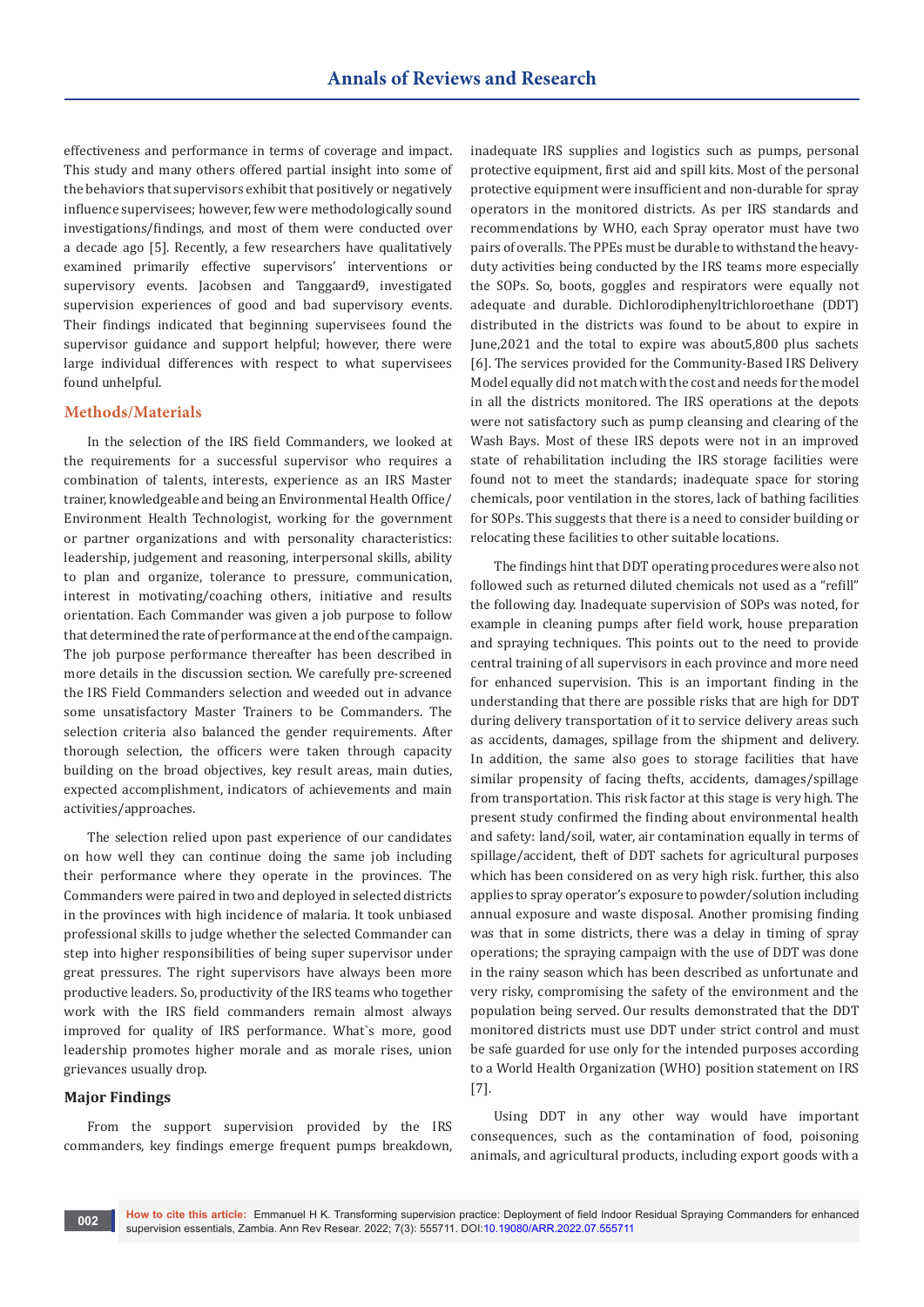potential to impact on the international trade. Effective use and safe storage of DDT rely upon compliance with well-established and well enforced rules and regulations in accordance with DDT Guidelines and with WHO Technical Guidance and must be in the context of Stockholm Convention. The use of DDT for IRS must be closely monitored and reported to WHO and to the secretariat of the Stockholm Convention [8]. This result highlights that little is known about the pre-requisites for safe and effective implementation of IRS [7] that apply to DDT including susceptibility status of vectors and proper monitoring of insecticide resistance to implement resistance management tactics. There is need to avoid undue exposure to householders and spray operators to DDT. Standard operating procedures and national guidelines must be in place and strictly followed. Appropriate management of DDT also entails adoption and enforcement of stringent rules and regulations to avoid leakage into the environment, for example agriculture and misuse. To complement the continued review of information on DDT safety, there is need to establish and implement appropriate monitoring strategies to better characterize DDT exposure (to humans and to the environment) under the operational conditions in which DDT is used in vector control [7].

A further novel finding is that vehicles used to transport SOPs to the field and back were not in compliance to the stipulated IRS guidelines. There was also not enough transport for IRS supervisors, and this compromised the effectiveness of the support supervision to IRS teams in some provinces. As a result, as indicated in some studies; have linked supportive supervision to positive outcomes such as job motivation for IRS teams, staff retention, satisfaction, and better performance [9,10]. We further found that virtually all districts, supportive supervision was weak, associated with in some cases unavailable district leadership in the field to monitor IRS activities and identify any discourse and rectify it. The findings extend to those of effective support supervision confirming that a longer more intensive support supervision under the name of commandeering tends to produce more effective skills than when those skills are input over a shorter period. In addition, the improvements noted in our study were unrelated to the availability of money in part but staff attitude. This study therefore indicates the benefits gained from IRS implemented. Most notably, this is the first study to our knowledge to investigate the effectiveness of commandeering. We have evidence of attaining high coverages in areas where commanders were deployed and where logistical support was up to date as required for Quality IRS performance. We also saw low coverages where logistical support was not adequate despite deployment of the commanders. Seemingly the spray teams were working under low morale and hardships.

It is also still not clear whether deployment of commanders reduced; high refusal rates, number of locked homes, absenteeism and missed homes as these parameters were enshrined in commanders job purpose. It goes to mention that though

commanders were overseeing on the IRS Spray teams, deployment of teams and SOPs on daily basis could not be evaluated, whether was achieved or not (1 SOP to 13/15 structures per day). As a consequence, IRS was implemented in the times of COVID 19 pandemic. However, no reported cases of COVID -19 in the districts where Commanders were deployed. This attests the efforts by commanders and spray teams of making sure COVID-19 mitigation measures were well observed on daily basis at every stage of IRS processes. This includes the general management: organization, planning, motivation, and control of teams to achieve results. Spot checks on community mobilization strengthened the availability of household owners and increased the acceptance levels to the campaign. In addition, the onsite meetings as well encouraged capacity building to increase the knowledge levels of the spray teams [11]. The newly developed Monitoring and Evaluation Toolkit strengthened the impact of quality of IRS performance among other checklists, job aids and other documents.

Our results provide compelling evidence for long term involvement with such IRS teams and suggest that this approach appears to be effective in counteracting challenges/problems that may acerbate the disorder. Future study should therefore include follow up work designed to evaluate whether the skills are retained in the long term and whether they continue to be used to improve IRS performance. Notably, supportive upper vision as an intervention strengthens the health system, enables health workers to offer quality services and improve performance. Unfortunately, numerous studies show that supervisory mechanisms in many low-income countries (LICs) and including Zambia are suboptimal. Further, the understanding of the concept and its implementation is still shrouded in misinterpretations and inconsistencies. This analysis contributes to a deeper understanding of the concept of supportive supervision and how re-organization of the approach can contribute to improved performance. On the other hand, supervisory dimensions of task assistance, social and emotional support and interpersonal interaction have been highlighted as beneficial outcomes for IRS teams [12]. Additionally, there has been evidence that shows that improving supervision quality has a greater impact than increasing the frequency of supervision alone [13]. Because of many noted negative issues, the morale of the supervisors was affected, also were the SOPs who singly remained stuck due to lack of support in repairing their bicycles by the district health management system. It was further noted that SOPs covered long distances to spray areas due to lack of transport means compromising quality of IRS performance due to low morale.

Together, the present finding confirm that quality of IRS performance has been compromised year in, year out and human safety and that of the environment has remained compromised. There has been also unsystematic deployment of SOPs in the field overtime and what remains is to encourage, train supervisors in objective supervision(spray procedures and techniques,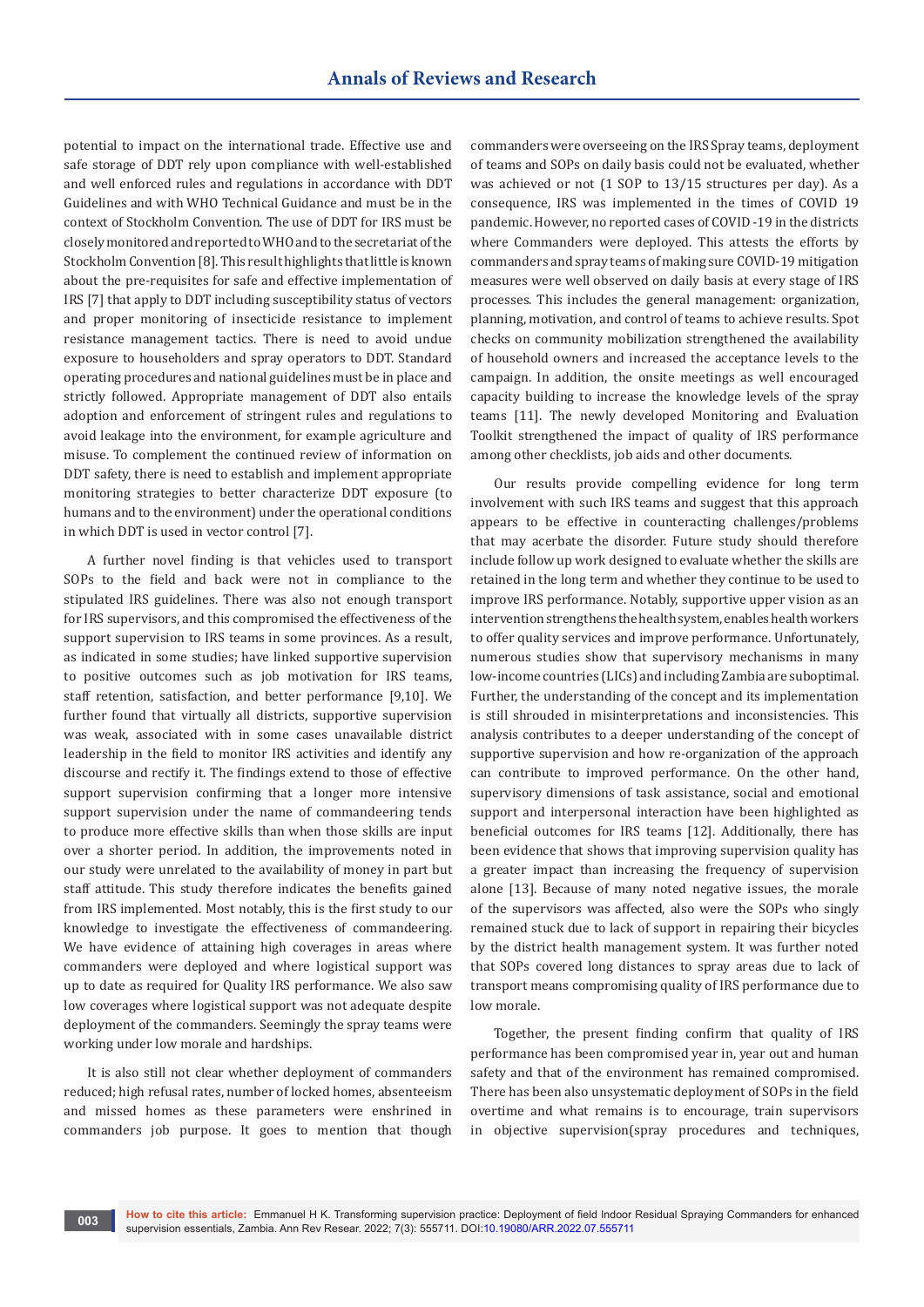observing morning drills, transportation, field deployment, community mobilization,Covid-19 mitigation measures and monitoring IRS activities. The findings demonstrate three things: First, unsystematic deployment of SOPs in the field lead to poor quality IRS performance. Second, Inadequate support supervision of spray operators in the field and possible pilfering of insecticides. As a matter of fact, it has been recommended that, to control insecticide usage, filling stations must be re-introduced so that the supervisors can get hold of SOPs mischievous activities. The team leader's role must be re-defined by all the districts. Third, lack of a standard number of rooms; one insecticide sachet could be set depending on the type of spray pumps/nozzles being used and number of rooms covered by SOPs to range from 4 to 16 per sachet. However, we acknowledge that there are considerable discussions among researchers on quality of IRS performance. We further speculate that this might be due to inadequate training of the IRS teams in quality assurance including inadequate logistical support and motivation. It remains under how the coordination between spray teams and health promotion and mobilization teams lead to inadequate sensitization including community mobilization for the IRS program campaign.

#### **Discussion**

The purpose of this study is to gain a better understanding of the efforts made by the field commanders. The aim is to evaluate superior supervisor support that was given to the districts through monitoring of district IRS teams that has greater influence on the spray teams` affective commitment. Over the past decades, the empirical literature has pointed out that supervision, arguably with benevolent intentions, has also proven at times to be problematic, counterproductive, harmful and unethical [14]. The results of the present study support the hypothesis that deployment of commanders though they can undergo these experiences can still improve quality of IRS performance and coverage than district IRS teams self-supervising. Self-Supervision cannot meet the demands of quality of IRS performance and improved universal coverage. According to organizational support theory [15], superior supervisor support (SSVS) facilitates changes in spray teams' levels of affective commitment [16]. Supervisor support has been defined as spray teams` views concerning the degree to which their supervisors' value their contributions and care about their wellbeing [15]. As agents of the National Malaria Elimination Program (NMEP), field commanders are responsible for directing and evaluating spray teams job performance. Thus, spray teams often view of their supervisors' feedback as indicative of NMEP`s orientation towards them [17]. Moreover, because spray teams are aware that the supervisor`s evaluation of their Job performance are often communicated to the District Health Directors and others, evaluations of their Job performance are often communicated to the executive and others who are seen as the representatives of NMEP. The association between affective commitment and supervisor support is here further strengthened [15].

As has been noted, field Commanders support leads spray teams to high commitment through Job satisfaction and motivation. The commanders in the first steps get a valuable satisfactory and also successful Job environment that matches the spray teams` main interest. Spray team Job satisfactory factors; related to payment, recognition, admiration, and interaction with fellow spray team members and superiors. While spray teams` satisfaction with values, social status, position and professional responsibility indicate internal satisfaction. Individuals` assessment of their job and expression of satisfaction or dissatisfaction can be regarded as the general outcome [18]. The results of this evaluation of the engagement of commanders in IRS activities provide supporting evidence that the spray teams were not well supported environmentally in terms of poor state of the PPE`s, lack of transport and lack of supervisory visits by the district supervisors. The first hypothesis proposed has been improved quality of IRS performance. This means that due at high level of perception they will reciprocate from the supervisor support to good satisfaction [19]. Our findings high light that frequent break down of pumps, inadequate IRS supplies and logistics such as pumps, personal protective equipment, first Aid kits and spill kits might have compromised performance and lowered the morale of both the field IRS commanders, district teams and in general the spray operators (SOPs). It is interesting that anticipating quality of IRS performance is a dream, hence doubting the value of IRS among other interventions unless the health system is strengthened.

In our view, the most compelling explanation for the present set of challenging and demanding needs of supervision to so many spray teams. Field commanders were able to build the capacity of district IRS teams. This finding may be explained by the idea that the number of Field commanders must be increased with adequate logistics for them to stay in the field throughout the IRS campaign. Taken together, our findings indicate that deployment of Field IRS Commanders is a good idea that need to be supported by NMEP and that the current Field IRS Commanders must remain on the capacity building fora till the next campaign to teach other commanders, that need to be deployed in order to saturate the supervision circles during the future campaigns. Regular supervision is critical to retaining and motivating staff in resource constrained settings. Previous studies have shown the contribution that supportive supervision can make to improving job satisfaction amongst the over -stretched spray teams in such settings. Prior work has been documented and the effectiveness of support supervision in improving quality of IRS service delivery. It was found that support supervision has the potential to improve the quality of IRS performance and enhance skills of the spray teams. In addition, supervisory mechanisms have also been found to have low coverage effects, are irregular, unsupportive and demotivating. Evidence on realizing and sustaining envisaged benefits from support supervision is mixed. To realize the full benefit that the intervention accords limited understanding on what constitutes effective supportive supervision and how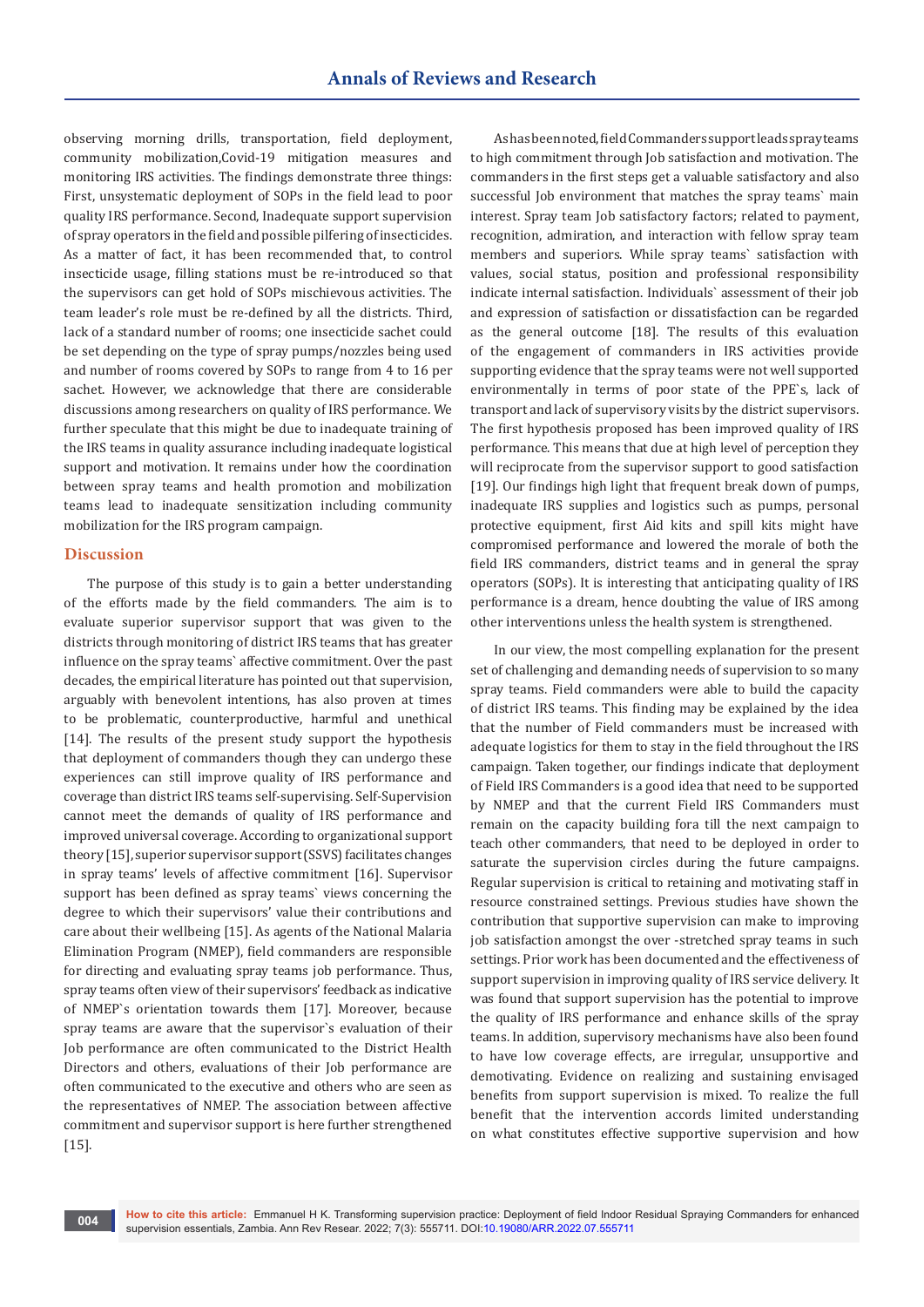different supervision approaches influence performance in different social and cultural contexts need to be addressed.

If, as the present study suggests about the need to increase the number of IRS Field Commanders, then there is a need for research that explores the improvement in IRS coverage and the reduction to malaria morbidity and mortality in the previous campaign outcome. The Commanders were selected for the purpose of setting goals for quality of IRS performance and to meet the deadlines in ways that comply with the IRS campaign plans for 2020 and vision 2030. This involved monitoring IRS team's productivity and providing constructive feedback and coaching on the IRS implementation. Supervision has been often found to include conducting basic management skills (decision making, problem solving, planning, delegation and meeting management), organizing IRS teams and noticing the need for designing new assignments, IRS teams performance management (setting 100% IRS coverage). The Field IRS Commanders were mainly in part deployed to:1) Improve HHs IRS Coverage 2) Manage refusals, locked homes, absenteeism, missed homes etc. 3) Ensure insecticides and other IRS logistics do not run-in short supply during the course of the exercise as it disturbs the HH owner's own time. This reads to different types of refusals;4) Ensure proper deployment of teams and SOPs as this has to be done timely with the right ratio needed against the number of structures 5) Promote on spot observation of the general IRS activities 6) Manage district IRS activities with teams and with more supervisory emphasis in high malaria burden areas 7) Supervise teams and activities by providing oversight technical supervision 8) Provide onsite capacity building when necessary 9) Deliver level of authority & decision making 10)Monitor activities for impact 11)Use wisdom and experience where necessary.

The Commanders were also targeted to use indicators for achievement such as: 1) Social performance indicators 2) Coverage indicators 3) Indicators for quality assurance [Efficiency, impact, effectiveness, customer satisfaction (customer complaints) 4) Safety indicators. Although supervision is recognized as a significant tenant of professional growth for IRS spray teams, the variability of the effectiveness, or ineffectiveness of supervision has come under scrutiny in recent times [20]. Commanders shed light on the most effective support supervision (e.g., encouraged autonomy, strengthened the supervisory relationship, and facilitated open field discussions) [21-24].

#### **Conclusion**

The quality of IRS performance is the core component of equity of access to the intervention by the targeted community. The inadequate logistical support, lack of motivation incentives, poor operative environment and other system wide challenges in the majority districts, accentuate the need for superior supportive supervision(SSVS).The limitation in the understanding of commandeering on what constitutes superior supportive supervision and the imperative to understand how commandeering approaches can fill the field gaps to realize the

full benefits of understanding the need to continuously review the SSVS approach and to improve its effectiveness and that district -based SSVS embodies as many as possible. The commandeering provided answers to quality of IRS possible. And intensified community participation. The quality of SSVS as opposed to frequency; spray teams interactions built on trust, confidentiality, respect, empathy, recognition and emphasis on job enrichment of the spray teams are crucial to have a successful campaign.

#### **Acknowledgement**

I would like to thank the field commander who opened doors for consultation whenever I was into a terrible spot or had a question about this research or writing. They consistently allowed this paper to be my own work and steered me in the right direction whenever I needed their thoughts. I would like to further thank experts who were involved in the validation of the assessment for this research paper. Without their passionate participation and input the assessment could not have been successfully conducted.

#### **References**

- 1. Ameha A, Karim AM, Erbo A (2017) Effectiveness of supportive supervision on the consistency of integrated community cases management skills of the health extension workers in 113 districts of Ethiopia.
- 2. [Lister C, Hannah Payne, Carl L Hanson, Michael D Barnes, Siena F Davis,](https://pubmed.ncbi.nlm.nih.gov/28824899/)  [et al. \(2017\) The Public Health Innovation Model: Merging Private](https://pubmed.ncbi.nlm.nih.gov/28824899/)  [Sector process with public health strengths 5: 192.](https://pubmed.ncbi.nlm.nih.gov/28824899/)
- 3. [Bailey C, Blake C, Schriever M \(2016\) A systematic review of supportive](https://pubmed.ncbi.nlm.nih.gov/26653397/)  [supervision as a strategy to improve primary healthcare services in](https://pubmed.ncbi.nlm.nih.gov/26653397/)  [Sub-Saharan Africa. Int J Gynaecol Obstet 132\(1\): 117-125.](https://pubmed.ncbi.nlm.nih.gov/26653397/)
- 4. [Sa'diya Ahmed Mohamed, Maimunah Ali \(2015\) The Influence of](http://www.ijsrp.org/research-paper-0415/ijsrp-p40107.pdf)  [Perceived Organizational Support on Employees' Job Performance](http://www.ijsrp.org/research-paper-0415/ijsrp-p40107.pdf)  [- published at: "International Journal of Scientific and Research](http://www.ijsrp.org/research-paper-0415/ijsrp-p40107.pdf)  [Publications 5\(4\): 1-6.](http://www.ijsrp.org/research-paper-0415/ijsrp-p40107.pdf)
- 5. [Ellis MV, Ladany N \(1997\) Inferences concerning supervisees and](https://psycnet.apa.org/record/1997-08923-024)  [clients in clinical supervision: An integrative review. In C. E. Watkins](https://psycnet.apa.org/record/1997-08923-024)  [\(Ed.\), Handbook of psychotherapy supervision pp. 447-507.](https://psycnet.apa.org/record/1997-08923-024)
- 6. WHO (2006) DDT Position statement & Environmental compliance?
- 7. (2021) Stockholm Convention on persistent organic pollutants. United Nations Environment Program, New York.
- 8. [Schriver M, Cubaka VK, Itangishaka S \(2018\) Perceptions on evaluative](https://journals.plos.org/plosone/article?id=10.1371/journal.pone.0189844)  [and formative functions of external supervision of Rwandan primary](https://journals.plos.org/plosone/article?id=10.1371/journal.pone.0189844)  [healthcare facilities: a qualitative study.](https://journals.plos.org/plosone/article?id=10.1371/journal.pone.0189844)
- 9. [Glenton C, Colvin CJ, Carlsen B \(2013\) Barriers and facilitators to the](https://pubmed.ncbi.nlm.nih.gov/24101553/)  [implementation of lay health worker programmes to improve access](https://pubmed.ncbi.nlm.nih.gov/24101553/)  [to maternal and child health: qualitative evidence synthesis 2013\(10\):](https://pubmed.ncbi.nlm.nih.gov/24101553/)  [CD010414.](https://pubmed.ncbi.nlm.nih.gov/24101553/)
- 10. [Glenton C, Colvin CJ, Carsen B \(2013\) Early intervention for autism: Is](https://journals.sagepub.com/doi/10.1177/1362361318803043)  [we prioritizing feasibility at the expenses of effectiveness? A cautionary](https://journals.sagepub.com/doi/10.1177/1362361318803043)  [note 22\(7\).](https://journals.sagepub.com/doi/10.1177/1362361318803043)
- 11. WHO (2011) Global Health Program?
- 12. [Mor Barak ME, Travis DJ, Pyun H \(2009\) The impact of supervision on](https://www.jstor.org/stable/10.1086/599028)  [worker outcomes: a meta-analysis. Soc Serv Rev 83: 3-32.](https://www.jstor.org/stable/10.1086/599028)
- 13. [Hill, Zetal \(2014\) Supervisory Community health workers in low](https://pubmed.ncbi.nlm.nih.gov/24815075/)[income countries-a review impact and implementation issues. Global](https://pubmed.ncbi.nlm.nih.gov/24815075/)  [health action 7: 24085.](https://pubmed.ncbi.nlm.nih.gov/24815075/)